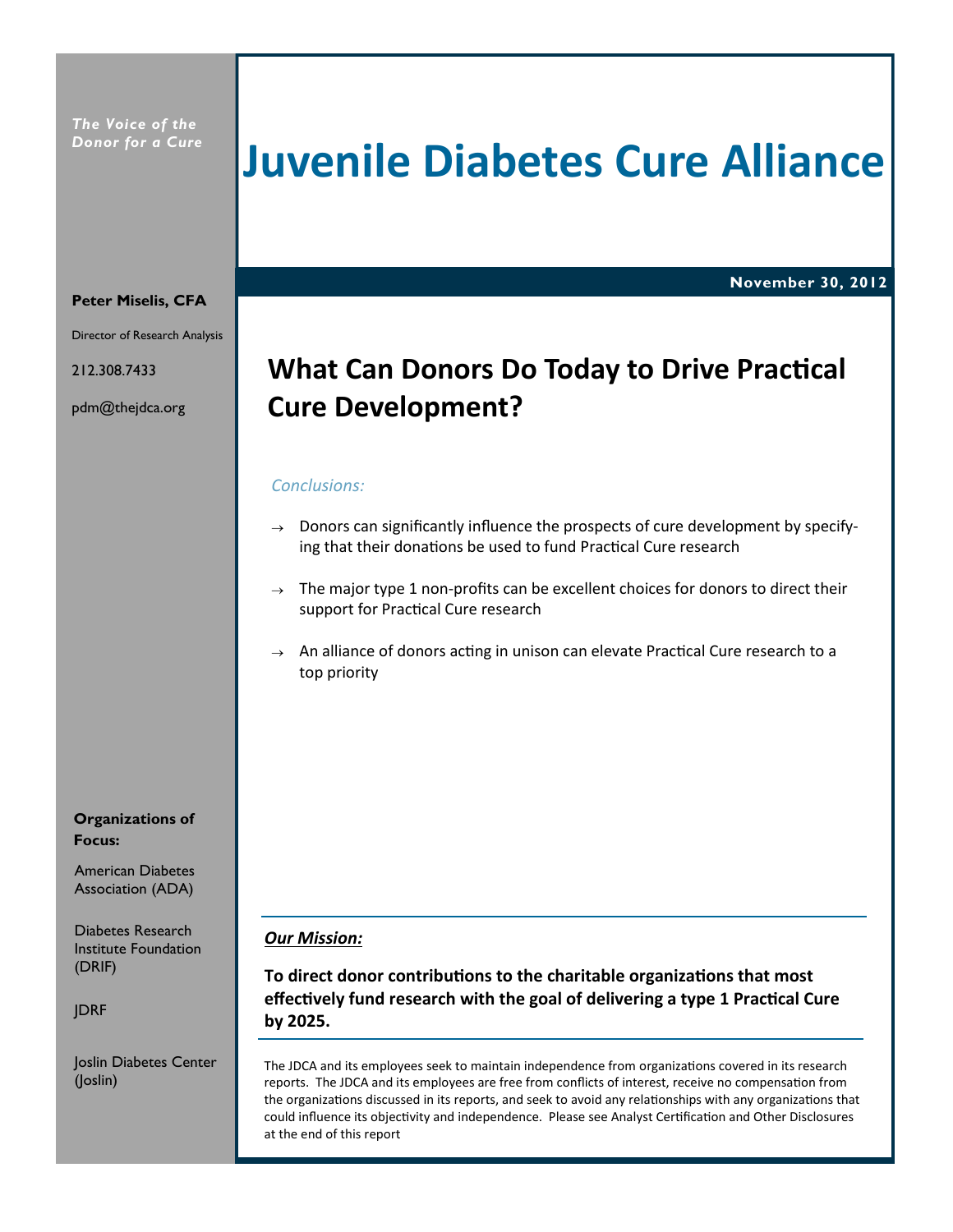#### **What Can Donors Do Today to Drive Practical Cure Development?**

This report discusses the actions that donors can take to increase funding for Practical Cure research. **This area of research receives extremely little attention from the major diabetes non-profits; only three cents of every cure research dollar are applied to Practical Cure research**. A Practical Cure would provide people with type 1 diabetes with a lifestyle that is not markedly different from individuals without type 1. Directing greater financial support to Practical Cure development increases the likelihood of achieving this objective in the next fifteen years. **The most powerful thing that donors can do to increase the prospects of cure development is to stipulate how their donations should be used**.

Currently, none of the four major charities prioritize Practical Cure research. Their cure development efforts focus on an idealized cure rather than a practical one. A Practical Cure is an outcome-based objective that would free patients from the worries and daily routines associated with managing type 1 even though they would still have the disease. An idealized cure, in contrast, would restore a person to the state they were in prior to being diagnosed with type 1. Developing an idealized cure will likely require many generations at a minimum, in our view, whereas a Practical Cure can potentially be developed much earlier.

**Practical Cure Definition**



 $\checkmark$  If pharmacological, an easily managed regime



 $\checkmark$  If surgical, less than 72 hours recovery

The JDCA advocates that the non-profits focus their cure efforts on strategies with the potential to deliver meaningful results in a relevant timeframe. The major type 1 charities have the capability to spearhead a significantly more effective Practical Cure initiative. Due to their comprehensive resources, the non-profits are uniquely suited to drive Practical Cure research. The non-profits possess a combination of strengths that include:

- $\rightarrow$  Broad and deep scientific expertise
- $\rightarrow$  The capacity to identify projects that target a potential Practical Cure
- $\rightarrow$  Credibility with the scientific community
- $\rightarrow$  The administrative infrastructure necessary to fund and monitor many research projects
- $\rightarrow$  The ability to attract substantial donations on a recurring basis from a broad donor base
- $\rightarrow$  Independence from the influence of revenues and profits that encumber commercial enterprises

These strengths make the major charities excellent choices for donors seeking to fund cure development. However, the charities are not currently applying a high enough proportion of their resources to Practical Cure research, even though this type of research has the most potential to deliver a cure in a timeframe donors would expect. Fortunately, **donors can take action to elevate Practical Cure research to a top priority at the diabetes non-profits**.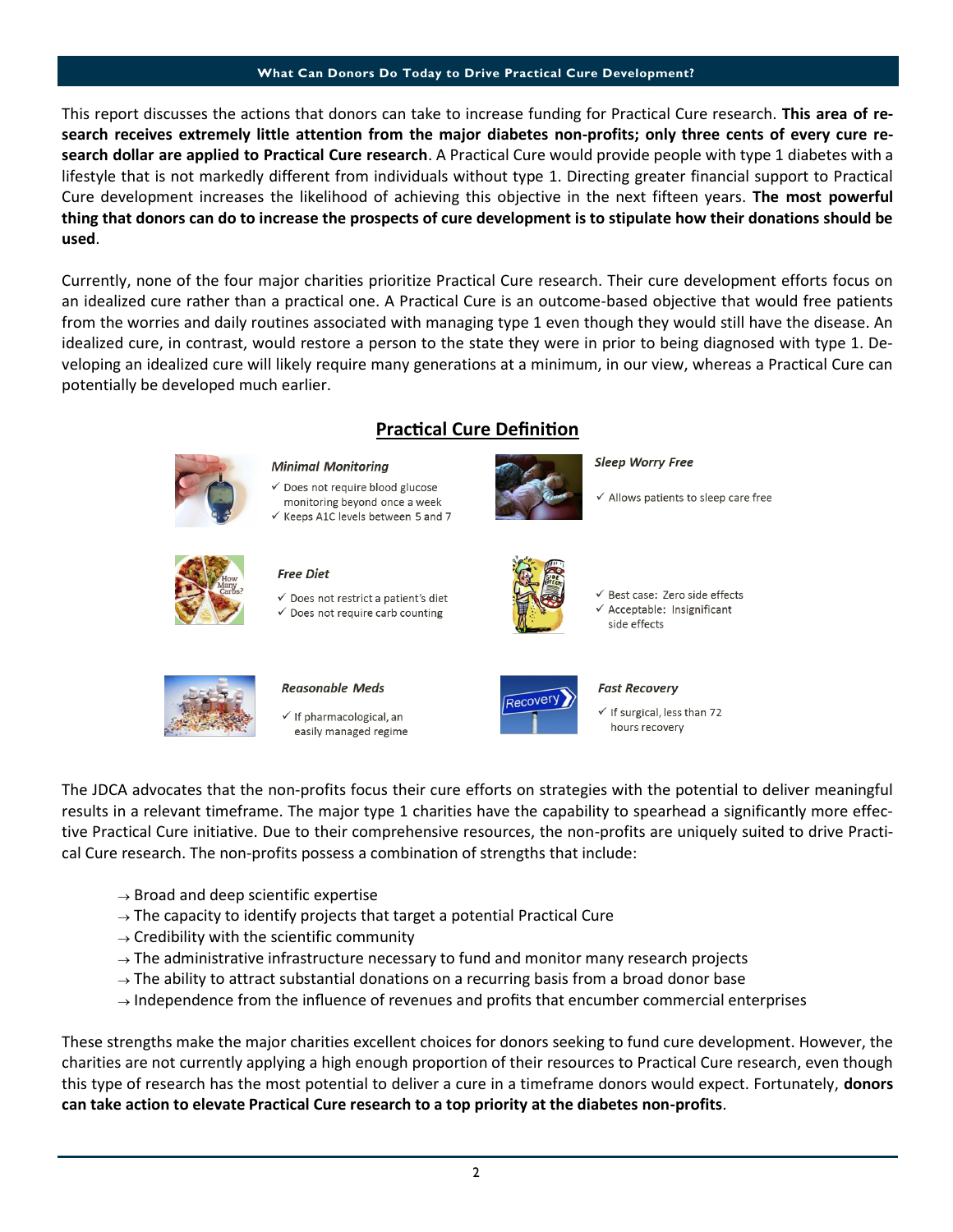### **What Can Donors Do Today to Drive Practical Cure Development?**

**Donors have a very powerful voice if they act in unison**. Donors leverage their intentions when they focus their collective resources toward the common goal of a Practical Cure. By acting together donors can significantly increase the resources directed to these projects and create greater urgency for curing type 1 as soon as possible. A significant increase in funding for Practical Cure research would ensure that the most promising projects are fully funded.

## **Actions that donors can take to ensure that their donations support Practical Cure research include the following:**

- $\rightarrow$  Stipulate that the donation be used only for research that targets a Practical Cure. Please see the JDCA stipulation letter in Appendix A as an example of how easily this can be done.
- $\rightarrow$  Call the JDCA at (212) 308-7433 for additional assistance regarding how to ensure that your donation is directed to Practical Cure work.
- $\rightarrow$  Refer to the JDCA's Giving Guide as a useful tool for major gifts that are structured to take effect over multiple years. The Giving Guide can be viewed or downloaded from the donor tools on our website.
- $\rightarrow$  Join the Alliance. Your voice will be amplified by uniting with like-minded donors. Alliance members also receive the latest JDCA publications via e-mail. Joining the Alliance is easy. You can sign up at the JDCA's homepage: www.thejdca.org. There are no obligations and your privacy will be respected.
- $\rightarrow$  Stay informed on Practical Cure progress by reading the JDCA's reports.

**The most powerful thing we can do is to specify how we want our donations to be used**. A stipulated, or restricted, donation requires the charity to use the donation only for the purpose that the donor specifies. When donors give money without a written stipulation, the charity can choose to spend the money in ways that may not coincide with the donors' intentions or expectations. The most effective method to ensure that the non-profits make Practical Cure research a priority is to stipulate that your donation be used to fund research projects that target a Practical Cure.

**Stipulating that a donation be used for a specific purpose is as easy as attaching a letter to the donation**. Donors can write their own letters, or you can use the JDCA's prepared stipulation letter, which can be downloaded from the JDCA website at www.thejdca.org/donor-action. An example letter can also be seen in Appendix A.

All four of the major diabetes non-profits accept restricted donations. If you do stipulate that your contribution be directed to Practical Cure research, please let the JDCA know. Appendix B lists the four non-profits and their mailing addresses. Additionally, donors may have a favorite type 1 diabetes research center that is not on the list. If you donate for Practical Cure research at those centers, please let us know so that we can stay abreast of their Practical Cure work.

## **Summary**

The major type 1 non-profits have numerous strengths that equip them to support cure development. However, Practical Cure research receives very little funding from the four major non-profits: **just three cents of every cure research dollar**. The good news, however, is that donors can take action today to ensure that the non-profits direct significant resources to projects that can potentially deliver a cure in time to benefit those now living with type 1.

The most effective way we can impact the pace of cure development is to stipulate in a letter attached to our donation that the money must be used specifically for Practical Cure research. Donors united by a common goal of achieving a Practical Cure within fifteen years can significantly increase the funding and prioritization of research that targets this outcome.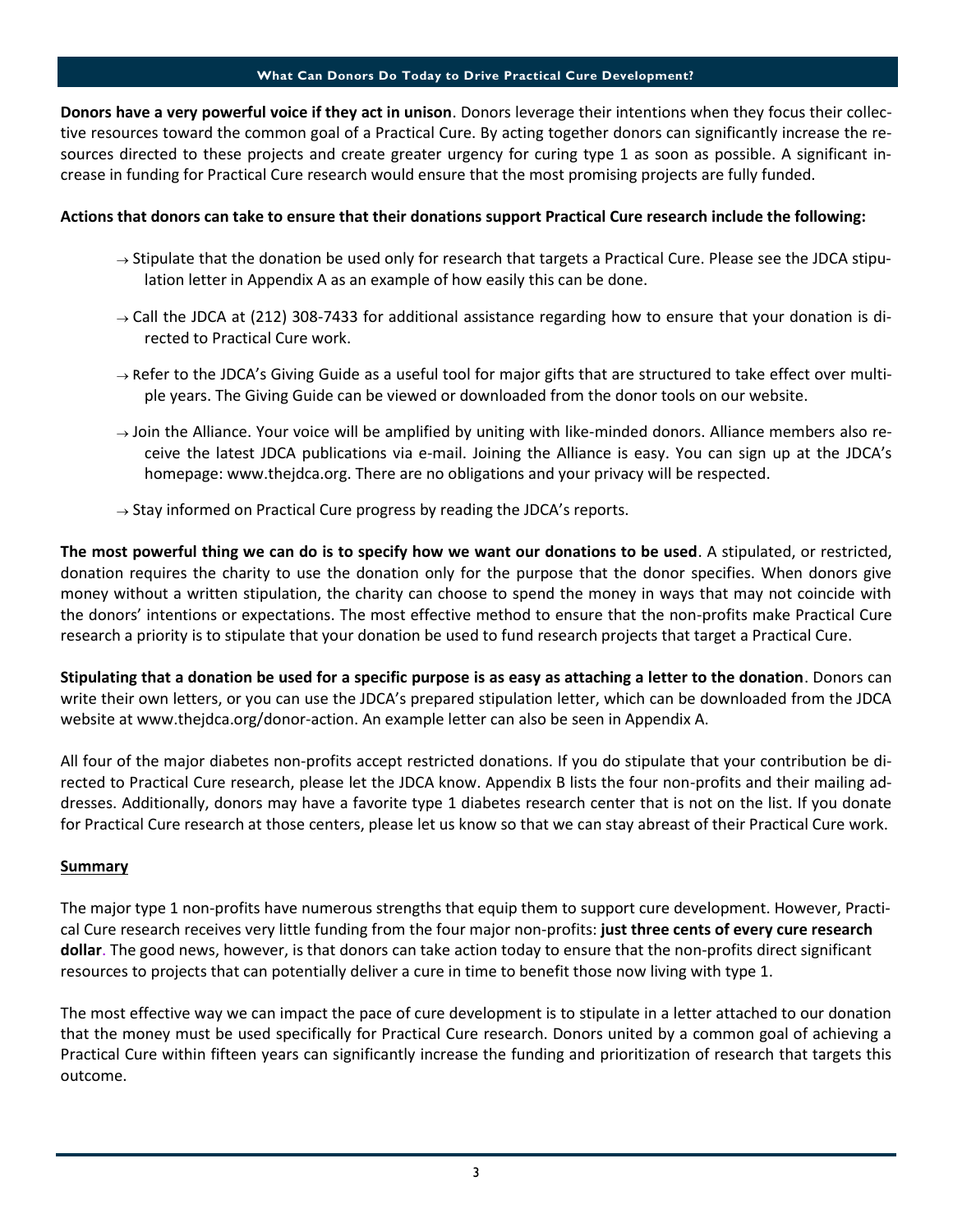## **Appendix A: JDCA Stipulation Letter**

## Stipulation Letter

{Month, Day, Year)

{Name of RECIPIENT Organization} {Street Address line 1} {Street Address line 2} {City, State ZIP}

## **Re: Attached Donation**

Dear Sir/Madam:

I would like to take this opportunity to thank you for all the effort your organization has put towards type 1 diabetes initiatives. Without your work over the years there would be far fewer advances in the pursuit of a cure. You have always offered people like me hope that a cure is on the horizon.

\_\_\_\_\_\_\_\_\_\_\_\_\_\_\_\_\_\_\_\_\_\_\_\_\_\_\_\_\_\_\_\_\_\_\_\_\_\_\_\_\_\_\_\_\_\_\_\_\_\_\_\_\_\_\_\_\_\_\_\_\_\_\_\_\_\_\_\_\_\_\_\_\_\_\_\_\_\_\_\_\_\_\_\_\_

In particular, I have a strong and urgent desire to see a Practical Cure for type 1 diabetes delivered as quickly as possible. As a result, **I specifically request** that the enclosed donation only be used to support research that meets the definition of a Practical Cure (below) and has the potential to be ready for use by the year 2025. For a more detailed description of a Practical Cure, please refer to the JDCA website (www.thejdca.org) or call 212-308-7433.

Sincerely,

Donation Amount\_\_\_\_\_\_\_\_\_\_\_\_\_\_\_\_\_\_

Print Name

Sign Name Date

## JDCA Practical Cure Definition:

\_\_\_\_\_\_\_\_\_\_\_\_\_\_\_\_\_\_\_\_\_\_\_\_\_\_\_\_\_\_\_

- i. Minimal side effects
- ii. Not require blood glucose monitoring beyond once a week

\_\_\_\_\_\_\_\_\_\_\_\_\_\_\_\_\_\_\_\_\_\_\_\_\_\_\_\_\_\_ \_\_\_\_\_\_\_\_\_\_\_\_

- iii. Not require carb counting
- iv. Not restrict patients' diet
- v. Allow patients to sleep care free
- vi. Keep A1C levels between 5-7
- vii. If surgical, requires full recovery of less than 72 hours
- viii. If pharmacological, requires no more than a reasonable pill and/or injection regimen